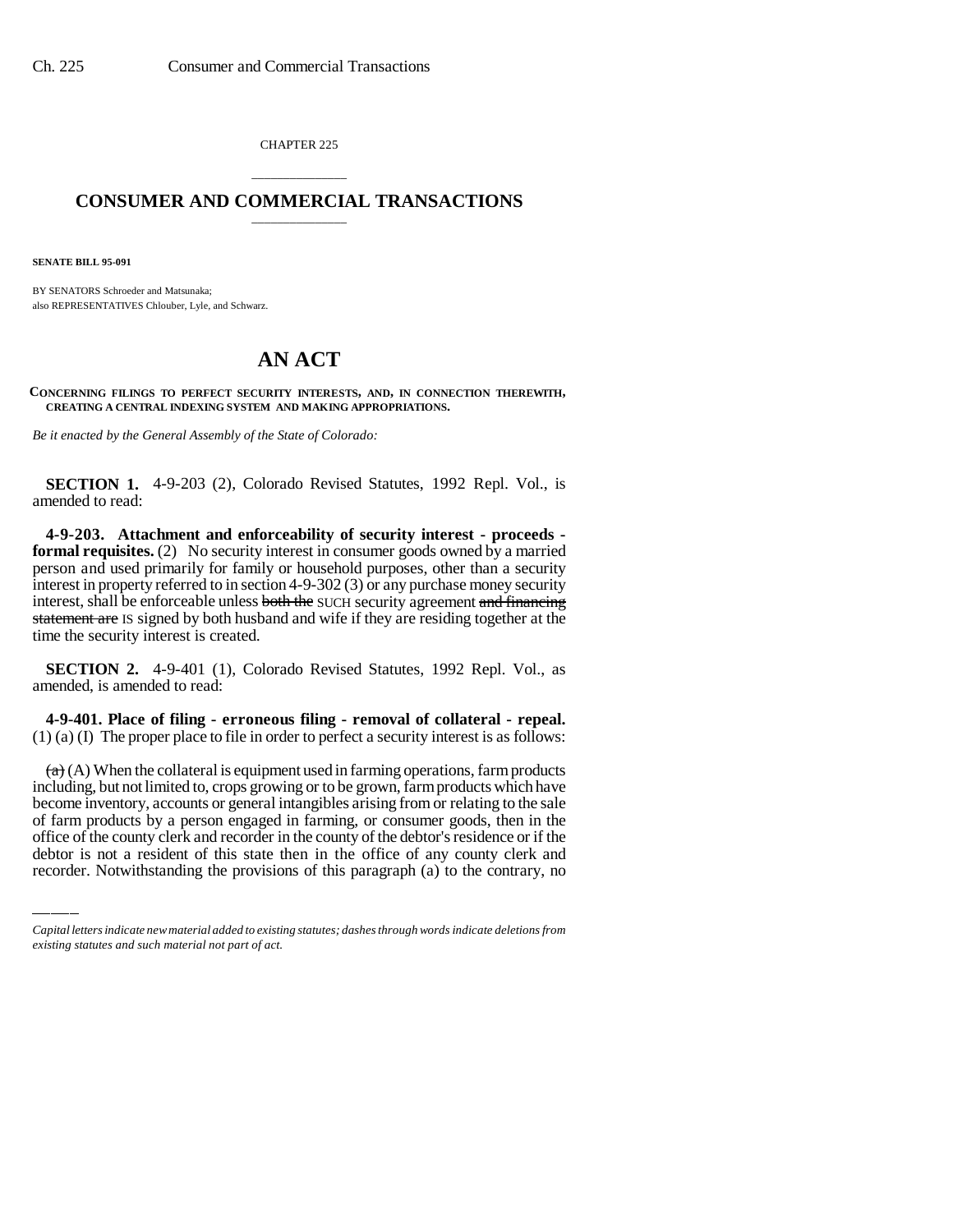security interest FINANCING STATEMENT filed after July 1, 1994, on farm products shall be deemed to be perfected unless an effective financing statement for such farm products is also appropriately filed pursuant to article 9.5 of this title. NO DEFECT IN THE DESCRIPTION OF THE COLLATERAL IN AN EFFECTIVE FINANCING STATEMENT SHALL AFFECT THE VALIDITY OF A FINANCING STATEMENT FILED WITH THE COUNTY CLERK AND RECORDER PURSUANT TO THE UNIFORM COMMERCIAL CODE. THE PRIORITY OF THE FILING TO PERFECT A SECURITY INTEREST SHALL BE DETERMINED BY THE DATE AND TIME THE FILING IS MADE WITH THE COUNTY CLERK AND RECORDER, IF AN EFFECTIVE FINANCING STATEMENT IS FILED NO LATER THAN FORTY-FIVE CALENDAR DAYS AFTER THE FILING WITH THE COUNTY CLERK AND RECORDER. IF AN EFFECTIVE FINANCING STATEMENT IS NOT FILED WITHIN SUCH FORTY-FIVE-DAY PERIOD, THE DATE AND TIME OF PERFECTION OF THE FILING SHALL BE DETERMINED BY THE DATE AND TIME OF THE FILING OF THE EFFECTIVE FINANCING STATEMENT, PURSUANT TO ARTICLE 9.5 OF THIS TITLE.

 $\leftrightarrow$  (B) When the collateral is timber to be cut or is minerals or other substances of value which may be extracted from the earth or accounts subject to subsection (5) of section 4-9-103, or when the financing statement is filed as a fixture filing (section 4-9-313) and the collateral is goods which are or are to become fixtures, then in the real estate records in the office of the county clerk and recorder in the county where the real estate concerned is located;

 $\left(\overrightarrow{c}\right)$  (C) In all other cases, in the office of the secretary of state.

(II) THIS PARAGRAPH (a) IS REPEALED, EFFECTIVE JULY 1, 1996.

(b) (I) THE PROPER PLACE TO FILE IN ORDER TO PERFECT A SECURITY INTEREST IS AS FOLLOWS:

(A) WHEN THE COLLATERAL IS TIMBER TO BE CUT OR IS MINERALS OR OTHER SUBSTANCES OF VALUE WHICH MAY BE EXTRACTED FROM THE EARTH OR ACCOUNTS SUBJECT TO SUBSECTION (5) OF SECTION 4-9-103, OR WHEN THE FINANCING STATEMENT IS FILED AS A FIXTURE FILING (SECTION 4-9-313) AND THE COLLATERAL IS GOODS WHICH ARE OR ARE TO BECOME FIXTURES, THEN IN THE REAL ESTATE RECORDS IN THE OFFICE OF THE COUNTY CLERK AND RECORDER IN THE COUNTY WHERE THE REAL ESTATE CONCERNED IS LOCATED;

(B) IN ALL OTHER CASES, IN THE OFFICE OF THE SECRETARY OF STATE OR IN THE OFFICE OF THE COUNTY CLERK AND RECORDER OF ANY COUNTY.

(II) THIS PARAGRAPH (b) IS EFFECTIVE JULY 1, 1996.

**SECTION 3.** 4-9-402 (1), (2), (3), (4), (7), and (8), Colorado Revised Statutes, 1992 Repl. Vol., are amended to read:

**4-9-402. Formal requisites of financing statement - amendments - mortgage as financing statement.** (1) (a) A financing statement is sufficient if it  $\frac{e}{e}$ CONTAINS the names of the debtor and the secured party, is signed by the debtor, gives an address of the secured party from which information concerning the security interest may be obtained, gives a mailing address of the debtor, and contains a statement indicating the types, or describing the items of collateral. Where a filing is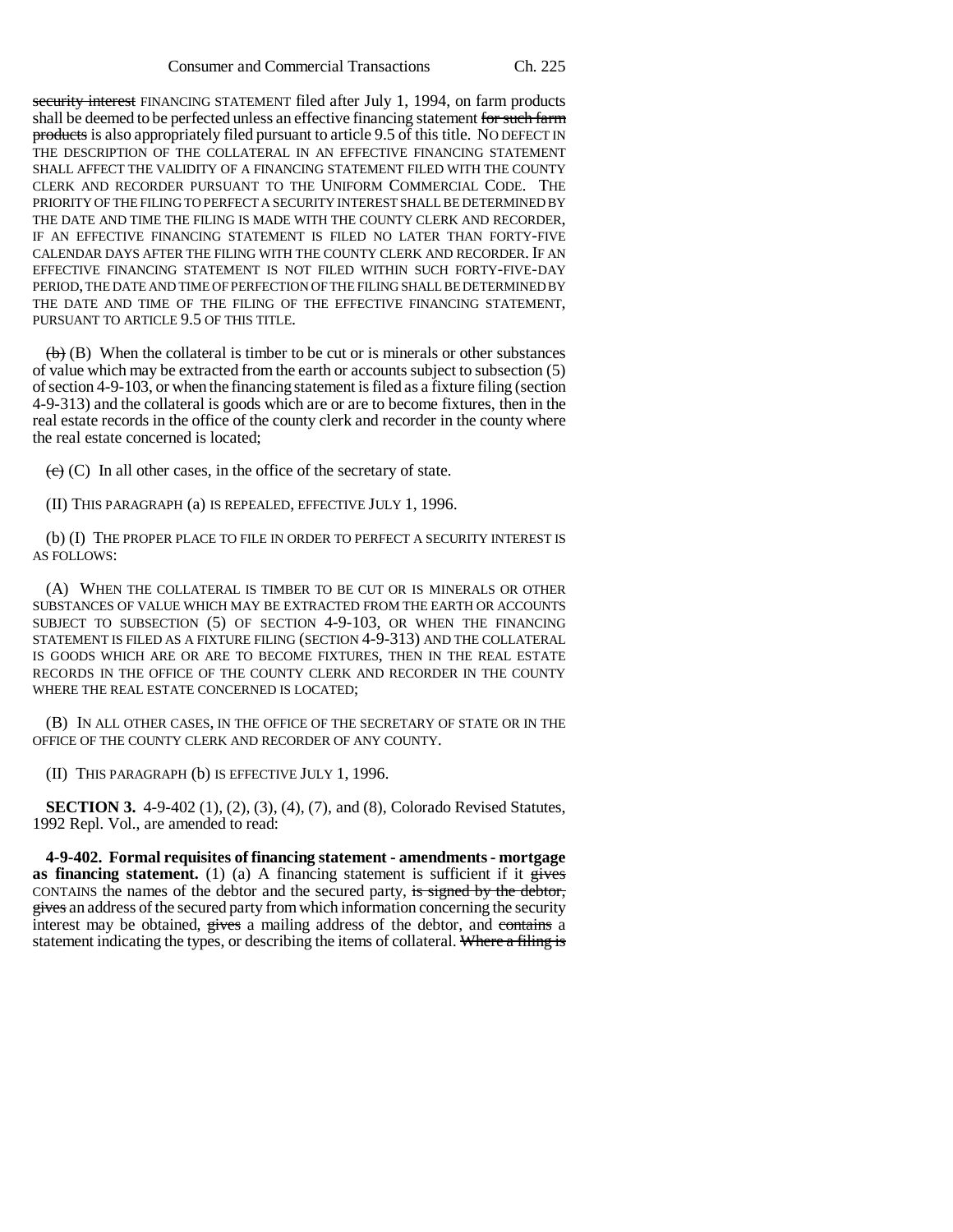made with the secretary of state, A financing statement must contain the social security number of the debtor or, in the case of a debtor doing business other than as an individual, the federal internal revenue service taxpayer identification number of such debtor. A financing statement may be filed before a security agreement is made or a security interest otherwise attaches. When the financing statement covers crops growing or to be grown, the statement must also contain a description of the real estate concerned.

(b) When the financing statement covers timber to be cut or covers minerals or other substances of value which may be extracted from the earth, or accounts subject to subsection (5) of section 4-9-103, or when the financing statement is filed as a fixture filing (section 4-9-313) and the collateral is goods which are or are to become fixtures, the statement must also comply with subsection (5) of this section. A copy of the security agreement is sufficient as a financing statement if it contains the above information REQUIRED BY PARAGRAPH (a) OF THIS SUBSECTION  $(1)$ . and is signed by the debtor. A carbon, photographic, or other reproduction of a security agreement or a financing statement is sufficient as a financing statement if the security agreement so provides or if the original has been filed in this state.

(2) A financing statement which otherwise complies with subsection  $(1)$  of this section is sufficient when it is signed by the secured party instead of the debtor if it is filed to perfect a security interest in:

(a) Collateral already subject to a security interest in another jurisdiction when it is brought into this state or when the debtor's location is changed to this state. Such a financing statement must state that the collateral was brought into this state or that the debtor's location was changed to this state under such circumstances; or

(b) Proceeds under section 4-9-306 if the security interest in the original collateral was perfected. Such a financing statement must describe the original collateral; or

(c) Collateral as to which the filing has lapsed; or

(d) Collateral acquired after a change of name, identity, or corporate structure of the debtor (subsection (7) of this section).

| (3) A form substantially as follows is sufficient to comply with subsection (1) of<br>this section:                 |
|---------------------------------------------------------------------------------------------------------------------|
|                                                                                                                     |
|                                                                                                                     |
| 1. This financing statement covers the following types (or items) of property:                                      |
| 2. (If collateral is crops) The above described crops are growing or are to be grown                                |
| on:<br>(Describe real estate) $\ldots \ldots \ldots \ldots \ldots \ldots \ldots \ldots \ldots \ldots \ldots \ldots$ |

3. (If applicable) The above goods are to become fixtures on\* (\*Where appropriate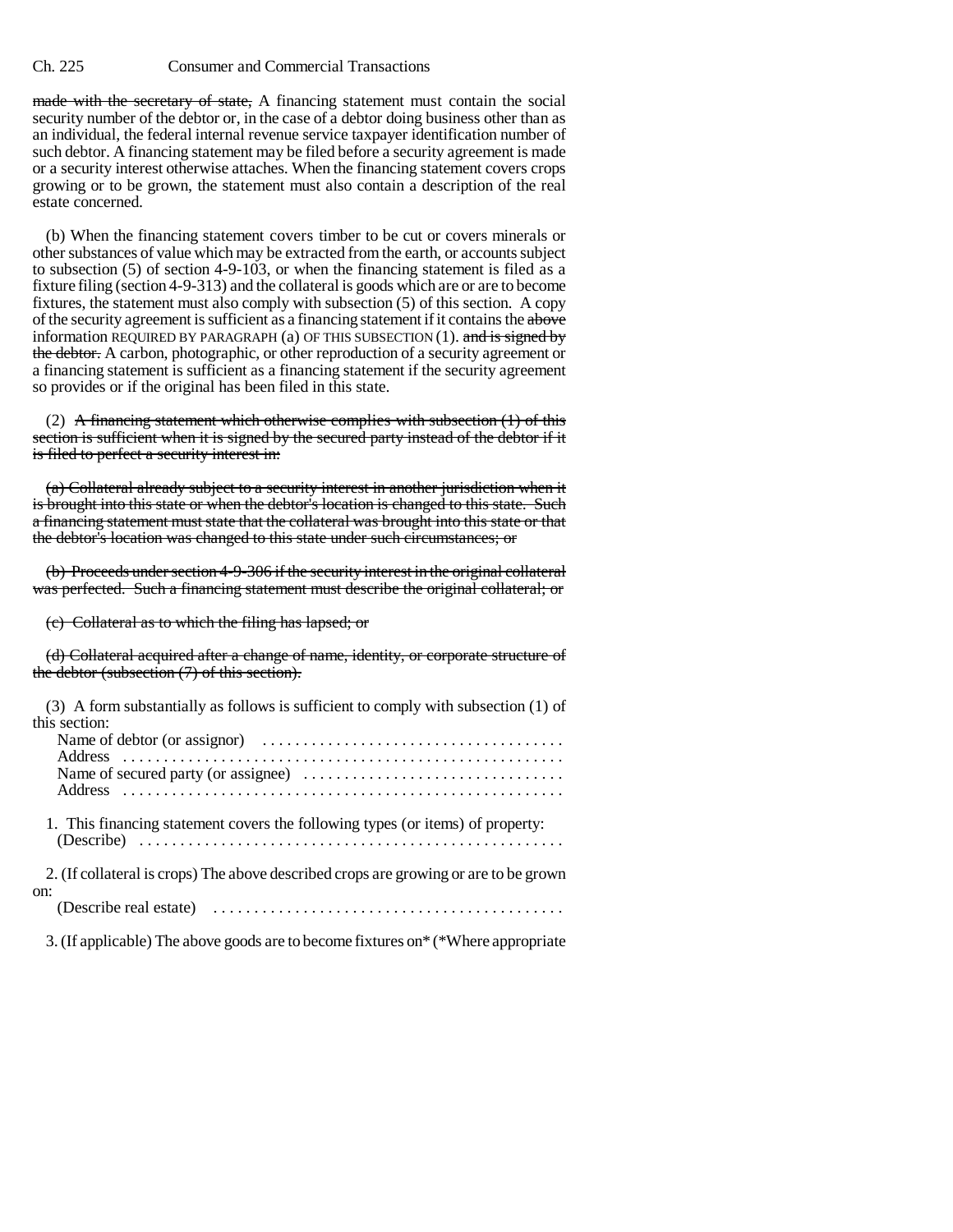substitute either "The above timber is standing on" or "The above minerals or other substances of value which may be extracted from the earth, or accounts will be financed at the wellhead or minehead of the well or mine located on")

 (Describe real estate) . . . . . . . . . . . . . . . . . . . . . . . . . . . . . . . . . . . . . . . . . . . and this financing statement is to be filed in the real estate records. (If the debtor does not have an interest of record) The name of a record owner is \_\_.

4.(If products of collateral are claimed) Products of the collateral are also covered. (use

whichever . . . . . . . . . . . . . . . . . . . . . . . . . . . . Signature of Debtor (or Assignor) is

applicable) . . . . . . . . . . . . . . . . . . . . . . Signature of Secured Party (or Assignee)

(4) A financing statement may be amended by THE filing  $\alpha$  writing signed by both the debtor and the secured party OF AN AMENDMENT. An amendment does not extend the period of effectiveness of a financing statement. If any amendment adds collateral, it is effective as to the added collateral only from the filing date of the amendment. In this article, unless the context otherwise requires, the term "financing statement" means the original financing statement and any amendments.

(7) A financing statement sufficiently shows the name of the debtor if it gives the individual, partnership, or corporate name of the debtor, whether or not it adds other trade names or the names of partners. Where the debtor so changes his THE DEBTOR'S name or in the case of an organization its name, identity, or corporate structure that a filed financing statement becomes seriously misleading, the filing is not effective to perfect a security interest in collateral acquired by the debtor more than four months after the change, unless a new appropriate financing statement is filed before the expiration of that time. A filed financing statement remains effective with respect to collateral transferred by the debtor even though the secured party knows of or consents to the transfer.

(8) A financing statement substantially complying with the requirements of this section is effective even though it contains minor errors which are not seriously misleading or with respect to those filings in the secretary of state's office, contains an incorrect debtor social security number or taxpayer identification number. or was filed by the secretary of state with such number omitted from the filing.

**SECTION 4.** 4-9-403 (3), Colorado Revised Statutes, 1992 Repl. Vol., is amended to read:

**4-9-403. What constitutes filing - duration of filing - effect of lapsed filing duties of filing officer.** (3) A continuation statement may be filed by the secured party within six months prior to the expiration of the five-year period specified in subsection  $(2)$  of this section. Any such continuation statement must be signed by the secured party, identify the original statement by file number and state that the original statement is still effective. A continuation statement signed by a person other than the secured party of record must be accompanied by a separate written statement of assignment signed by the secured party of record and complying with subsection  $(2)$ of section 4-9-405, including payment of the required fee. Upon timely filing of the continuation statement, the effectiveness of the original statement is continued for five years after the last date to which the filing was effective whereupon it lapses in the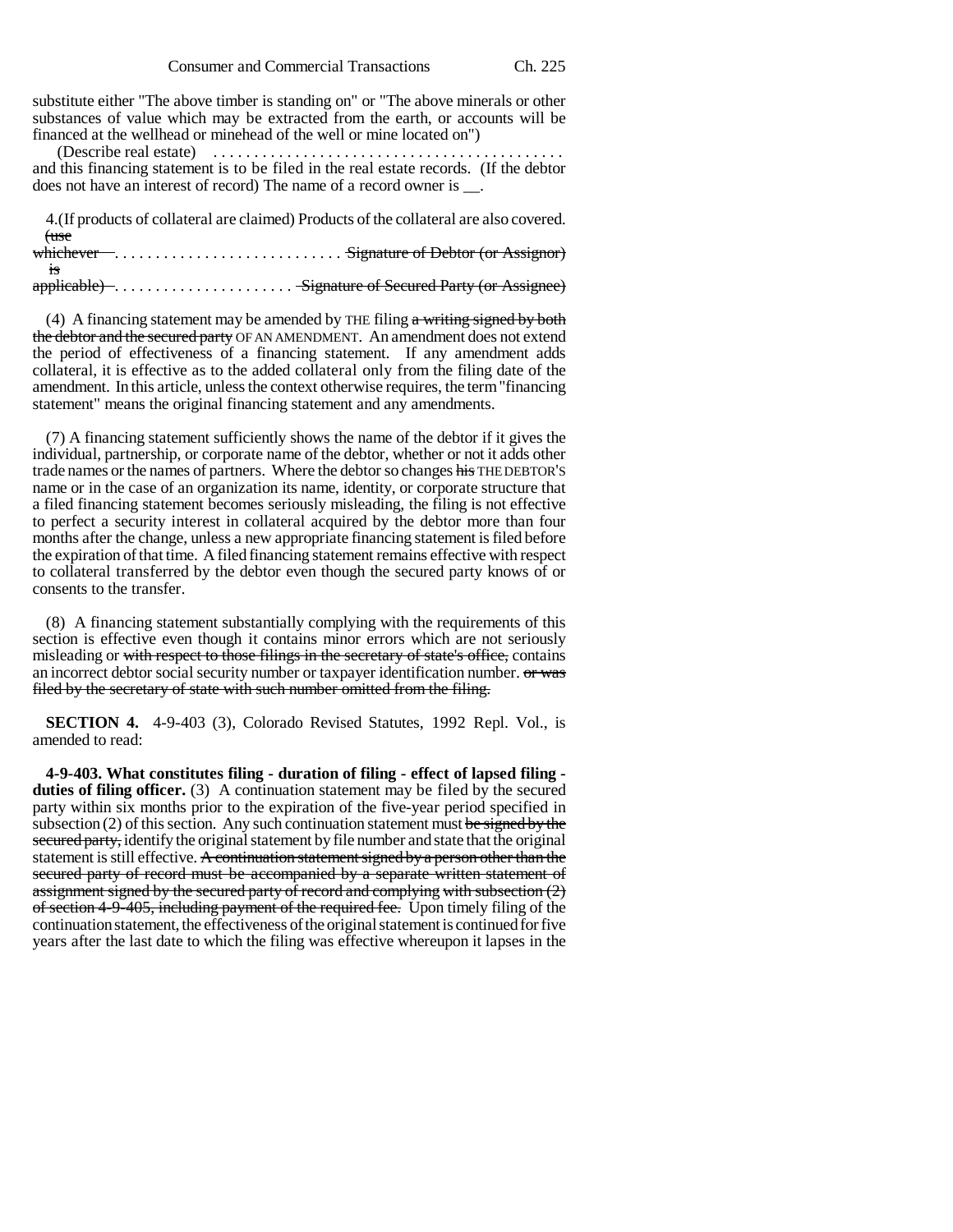same manner as provided in subsection (2) of this section unless another continuation statement is filed prior to such lapse. Succeeding continuation statements may be filed in the same manner to continue the effectiveness of the original statement. Unless a statute on disposition of public records provides otherwise and except as provided in subsection (6) of this section, the filing officer may remove a lapsed statement from the files and destroy it or a microfilm or other photographic record thereof after one year after the lapse. The filing officer shall so arrange matters by physical annexation of financing statements to continuation statements or other related filings, or by other means, that if he OR SHE physically destroys the financing statements of a period more than five years past, those which have been continued by a continuation statement or which are still effective under subsection (6) of this section shall be retained.

**SECTION 5.** 4-9-404 (1), Colorado Revised Statutes, 1992 Repl. Vol., is amended to read:

**4-9-404. Termination statement.** (1) If a financing statement covering consumer goods is filed on or after January 1, 1978, within one month or within ten days following written demand by the debtor after there is no outstanding secured obligation and no commitment to make advances, incur obligations, or otherwise give value, the secured party must file with each filing officer with whom the financing statement was filed a termination statement to the effect that he THE SECURED PARTY no longer claims a security interest under the financing statement, which shall be identified by file number. In other cases whenever there is no outstanding secured obligation and no commitment to make advances, incur obligations, or otherwise give value, the secured party must on written demand by the debtor send the debtor, for each filing officer with whom the financing statement was filed, a termination statement to the effect that he THE SECURED PARTY no longer claims a security interest under the financing statement, which shall be identified by file number. A termination statement signed by a person other than the secured party of record must be accompanied by a separate written statement of assignment signed by the secured party of record complying with subsection (2) of section 4-9-405. If the affected secured party fails to file such a termination statement as required by this subsection (1) or to send such a termination statement within ten days after proper demand therefor, he THE SECURED PARTY shall be liable to the debtor for one hundred dollars, and in addition for any loss caused to the debtor by such failure.

**SECTION 6.** 4-9-405 (2), Colorado Revised Statutes, 1992 Repl. Vol., is amended to read:

**4-9-405. Assignment of security interest - duties of filing officer.** (2) A secured party may assign of record all or a part of his THE SECURED PARTY'S rights under a financing statement by the filing, in the place where the original financing statement was filed, of a separate written statement of assignment signed by the secured party of record and setting forth the name of the secured party of record and the debtor, the file number and the date of filing of the financing statement and the name and address of the assignee and containing a description of the collateral assigned. A copy of the assignment is sufficient as a separate statement if it complies with the preceding sentence. On presentation to the filing officer of such a separate statement, the filing officer shall mark such separate statement with the date and hour of the filing he AND shall note the assignment on the index of the financing statement,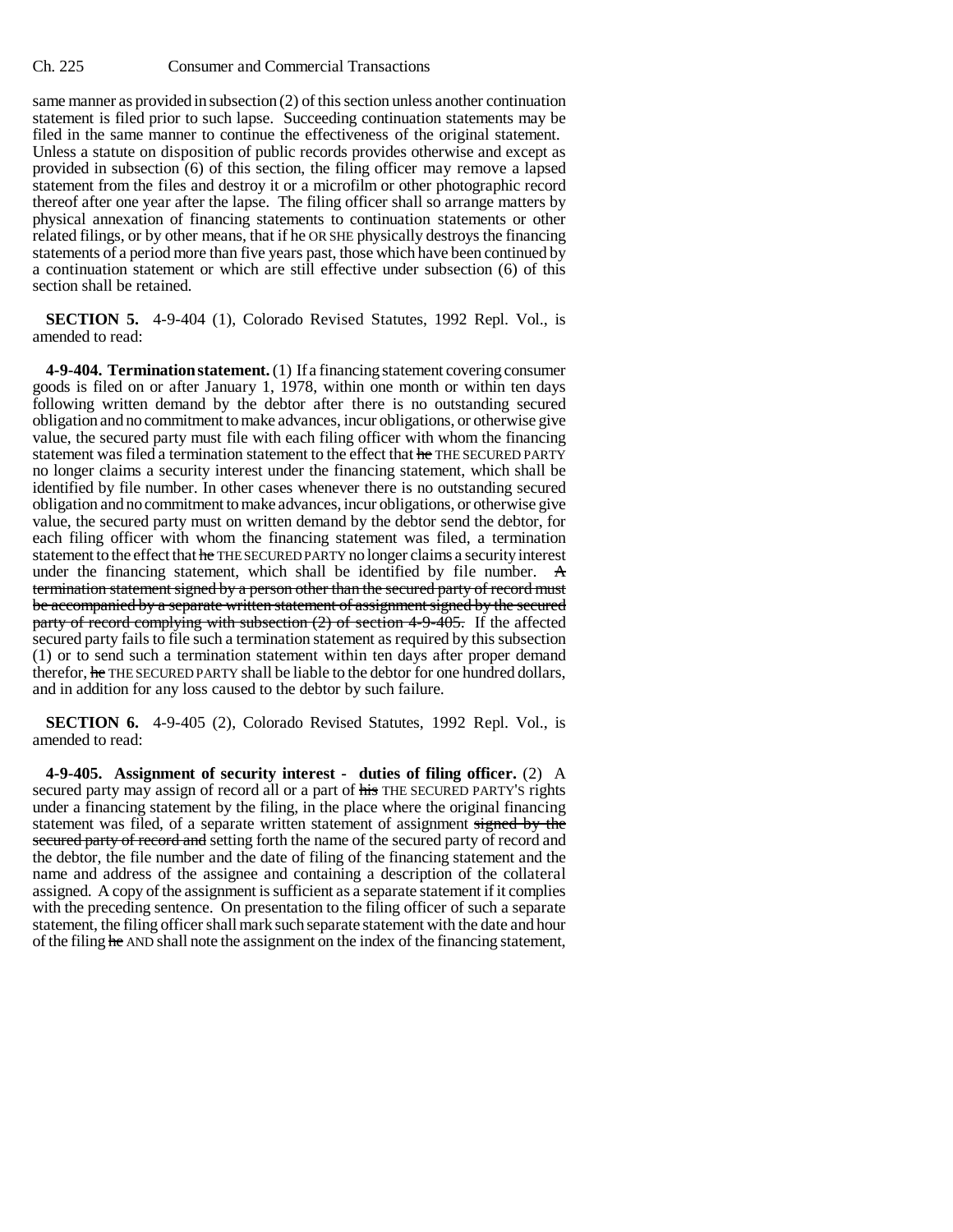or in the case of a fixture filing, or a filing covering timber to be cut, minerals or other substances of value which may be extracted from the earth, or accounts subject to subsection  $(5)$  of section 4-9-103, he THE FILING OFFICER shall index the assignment under the name of the assignor as grantor, and, to the extent that the law of this state provides for indexing the assignment of a mortgage under the name of the assignee, he THE FILING OFFICER shall index the assignment of the financing statement under the name of the assignee. Notwithstanding the provisions of this subsection (2), an assignment of record of a security interest in a fixture contained in a mortgage effective as a fixture filing (subsection (6) of section 4-9-402) may be made only by an assignment of the mortgage in the manner provided by the law of this state other than this code.

**SECTION 7.** 4-9-406, Colorado Revised Statutes, 1992 Repl. Vol., is amended to read:

**4-9-406. Release of collateral - duties of filing officer.** A secured party of record may by his signed statement release all or a part of any collateral described in a filed financing statement. The statement of release is sufficient if it contains a description of the collateral being released, the name and address of the debtor, the name and address of the secured party, and the file number of the financing statement. A statement of release signed by a person other than the secured party of record shall be accompanied by a separate written statement of assignment signed by the secured party of record and complying with subsection  $(2)$  of section  $4-9-405$ , including payment of the required fee. Upon presentation of such a statement of release to the filing officer, he THE FILING OFFICER shall mark the statement with the hour and date of filing and shall note the same upon the margin of the index of the filing of the financing statement.

**SECTION 8.** 4-9-410, Colorado Revised Statutes, 1992 Repl. Vol., is repealed as follows:

**4-9-410. Forms to be prescribed by secretary of state.** All filings required by this article to be filed in the office of the secretary of state shall be typewritten on forms which shall be prescribed by the secretary of state. However, any filing required pursuant to this section may be presented in handwritten form to the secretary of state with a statement that the filer does not have access to a typewriter or is not capable of typing the document. In such case, the secretary of state will cause the prescribed form to be typed. and returned for signature to the filer. Such form will then be accepted for filing upon receipt of the typed and signed document by the secretary of state.

**SECTION 9.** 4-9-411 (8), Colorado Revised Statutes, 1992 Repl. Vol., as amended, is amended to read:

**4-9-411. Committee to make recommendation concerning implementation of filing system - legislative declaration - repeal.** (8) This section is repealed, effective July 1, 1995 DECEMBER 31, 1996. HOWEVER, IF ALL MEMBERS OF THE CENTRAL INDEXING SYSTEM BOARD CREATED IN SECTION 4-9.3-103 ARE APPOINTED BEFORE DECEMBER 31, 1996, THE COMMITTEE CREATED IN THIS SECTION SHALL CEASE TO EXIST AND SHALL CEASE PERFORMING ITS FUNCTIONS ON THE DATE SUCH FINAL APPOINTMENTS ARE MADE.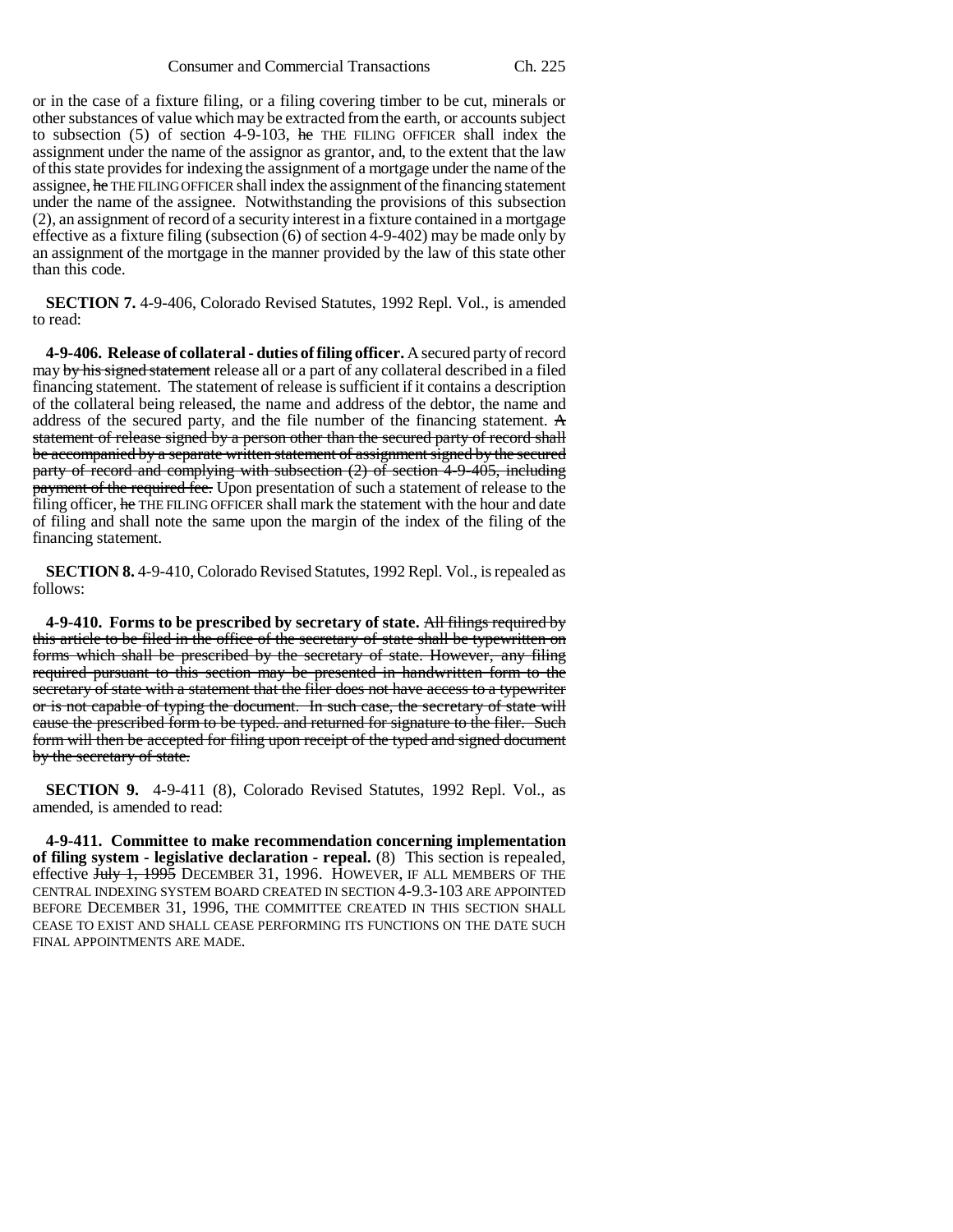**SECTION 10.** Part 4 of article 9 of title 4, Colorado Revised Statutes, 1992 Repl. Vol., as amended, is amended BY THE ADDITION OF A NEW SECTION to read:

**4-9-412. Refiling required.** (1) A FINANCING STATEMENT OR CONTINUATION STATEMENT FILED BEFORE JULY 1, 1996, WHICH HAS NOT LAPSED BY DECEMBER 31, 1997, SHALL LOSE ITS PERFECTION OR PRIORITY RIGHTS UNLESS A NEW CONTINUATION STATEMENT IS FILED AFTER JULY 1, 1996, BUT ON OR BEFORE DECEMBER 31, 1997, WHICH IDENTIFIES THE ORIGINAL STATEMENT BY FILE NUMBER AND INCLUDES A STATEMENT THAT THE ORIGINAL STATEMENT IS STILL EFFECTIVE. THE FILING OF A NEW CONTINUATION STATEMENT SHALL PRESERVE THE PRIORITY OF THE ORIGINAL FILING AND SHALL BE EFFECTIVE FOR FIVE YEARS FROM THE DATE OF THE FILING OF THE NEW CONTINUATION STATEMENT.

(2) THE EFFECTIVENESS OF A FINANCING STATEMENT OR CONTINUATION STATEMENT FILED BEFORE JULY 1, 1996, THAT LAPSES AFTER JULY 1, 1996, BUT BEFORE DECEMBER 31, 1997, MAY BE CONTINUED BY THE FILING OF A CONTINUATION STATEMENT AFTER JULY 1, 1996, IN ACCORDANCE WITH SECTION 4-9-403 (3).

**SECTION 11.** Title 4, Colorado Revised Statutes, 1992 Repl. Vol., as amended, is amended BY THE ADDITION OF A NEW ARTICLE to read:

## **ARTICLE 9.3 Central Indexing System**

**4-9.3-101. Short title.** THIS ARTICLE SHALL BE KNOWN AND MAY BE CITED AS THE "CENTRAL INDEXING SYSTEM ACT".

**4-9.3-102. Definition.** AS USED IN THIS ARTICLE, UNLESS THE CONTEXT OTHERWISE REQUIRES:

(1) "BOARD" MEANS THE CENTRAL INDEXING SYSTEM BOARD.

**4-9.3-103. Central indexing system board.** (1) (a) THERE IS HEREBY ESTABLISHED IN THE DEPARTMENT OF STATE A CENTRAL INDEXING SYSTEM BOARD WHICH SHALL CONSIST OF THE FOLLOWING ELEVEN MEMBERS:

(I) TWO MEMBERS APPOINTED BY THE GOVERNOR FROM THE MEMBERS OF THE COLORADO ASSOCIATION OF CLERKS AND RECORDERS, ONE OF WHOM SHALL BE FROM A CATEGORY I OR II COUNTY AND ONE OF WHOM SHALL BE FROM A CATEGORY III,IV, OR V COUNTY;

(II) ONE MEMBER APPOINTED BY THE SECRETARY OF STATE TO REPRESENT THE DEPARTMENT OF STATE; AND

(III) EIGHT MEMBERS APPOINTED BY THE GOVERNOR, AS FOLLOWS:

(A) TWO MEMBERS WHO REPRESENT LENDERS;

(B) TWO MEMBERS WHO ARE AGRICULTURAL PRODUCERS;

(C) ONE MEMBER WHO IS A BUYER OF AGRICULTURAL PRODUCTS;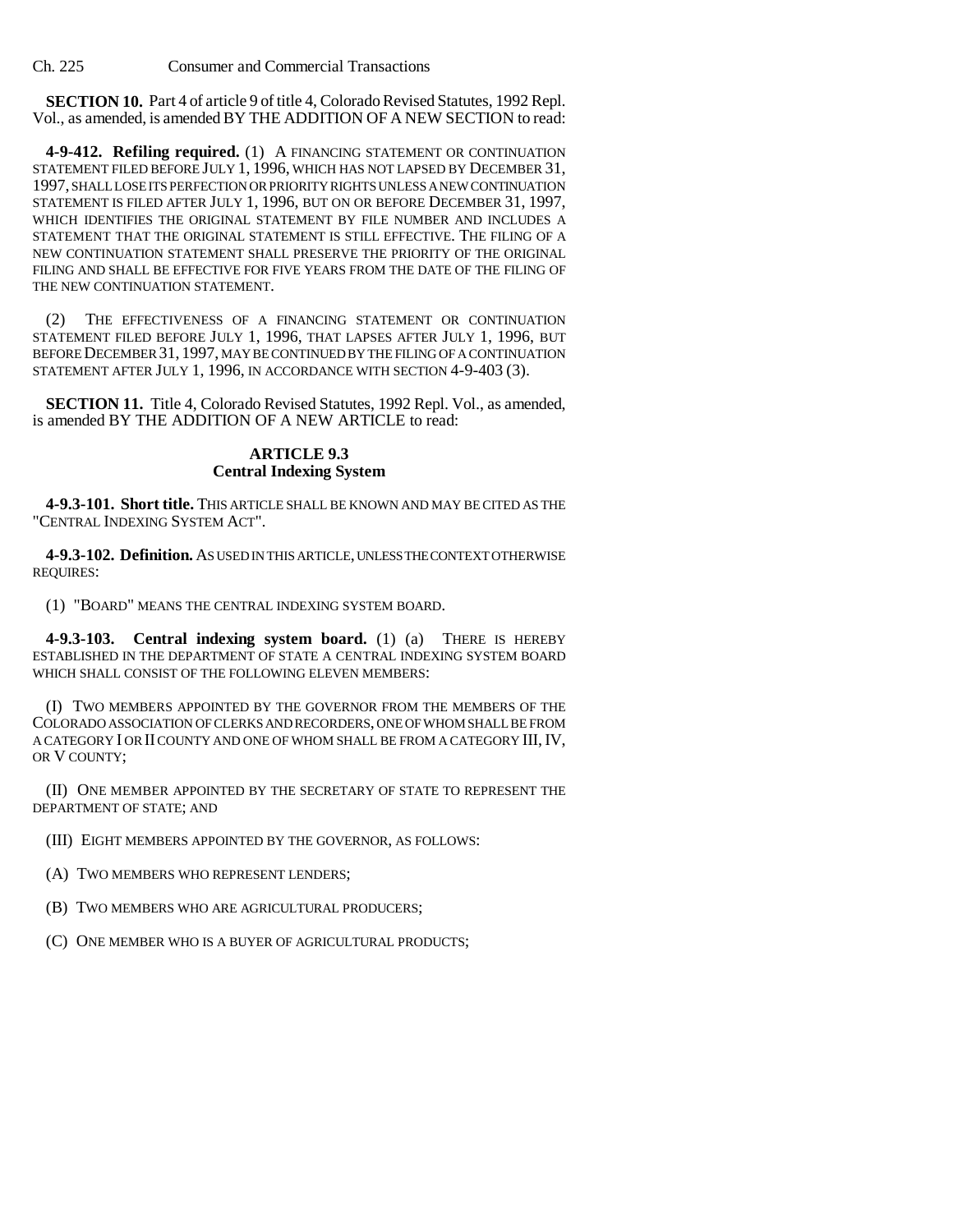(D) ONE MEMBER WHO IS AN AUTOMOBILE REPRESENTATIVE;

(E) ONE MEMBER WHO IS A TITLE INSURANCE INDUSTRY REPRESENTATIVE; AND

(F) ONE MEMBER WHO IS A REPRESENTATIVE OF THE MOTOR VEHICLE DIVISION IN THE DEPARTMENT OF REVENUE.

(b) ALL MEMBERS SHALL BE APPOINTED NO LATER THAN DECEMBER 31, 1996. THE MEMBERS OF THE COMMITTEE APPOINTED PURSUANT TO SECTION 4-9-411 SHALL SERVE AS THE CENTRAL INDEXING SYSTEM BOARD AND SHALL HAVE ALL POWERS AND DUTIES OF SUCH BOARD UNTIL ALL MEMBERS HAVE BEEN APPOINTED PURSUANT TO THIS SECTION.

(2) (a) INITIAL MEMBERS SHALL BE APPOINTED TO THE BOARD AS FOLLOWS: THREE MEMBERS SHALL SERVE UNTIL JULY 1, 1997, THREE MEMBERS SHALL SERVE UNTIL JULY 1,1998, THREE MEMBERS SHALL SERVE UNTIL JULY 1,1999, AND TWO MEMBERS SHALL SERVE UNTIL JULY 1, 2000. ALL SUBSEQUENT APPOINTMENTS SHALL BE FOR TERMS OF FOUR YEARS. NO MEMBER OF THE BOARD SHALL BE ELIGIBLE TO SERVE MORE THAN TWO CONSECUTIVE TERMS.

(b) ANY VACANCY ON THE BOARD SHALL BE FILLED FOR THE UNEXPIRED TERM IN THE SAME MANNER AS THE ORIGINAL APPOINTMENT.THE MEMBER APPOINTED TO FILL SUCH VACANCY SHALL BE FROM THE SAME CATEGORY DESCRIBED IN SUBSECTION (1) OF THIS SECTION AS THE MEMBER VACATING THE POSITION.

(3) THE DUTIES OF THE BOARD ARE TO:

(a) CREATE AND IMPLEMENT THE CENTRAL INDEXING SYSTEM;

(b) ESTABLISH POLICIES AND A BUDGET FOR THE CENTRAL INDEXING SYSTEM;

(c) DISBURSE FUNDS IN THE CENTRAL INDEXING SYSTEM CASH FUND, CREATED IN SECTION 4-9.3-105;

(d) OVERSEE THE DESIGN, OPERATION, AND IMPLEMENTATION OF THE CENTRAL INDEXING SYSTEM;

(e) MONITOR PROGRAM PERFORMANCE AND ACCOUNTABILITY;

(f) DETERMINE WHICH FILINGS TO PERFECT SECURITY INTERESTS AND NOTICES OF OTHER AGRICULTURAL LIENS CREATED BY LAW SHALL BE INDEXED IN THE CENTRAL INDEXING SYSTEM;

(g) ESTABLISH FEES TO BE CHARGED FOR ACCESSING INFORMATION IN THE CENTRAL INDEXING SYSTEM, WHICH FEES SHALL BE CREDITED TO THE CENTRAL INDEXING SYSTEM CASH FUND AND BASED UPON THE FOLLOWING FACTORS:

(I) THE FISCAL INTEGRITY OF THE CENTRAL INDEXING SYSTEM;

(II) THE RIGHT TO ACCESS PUBLIC INFORMATION AT A REASONABLE COST;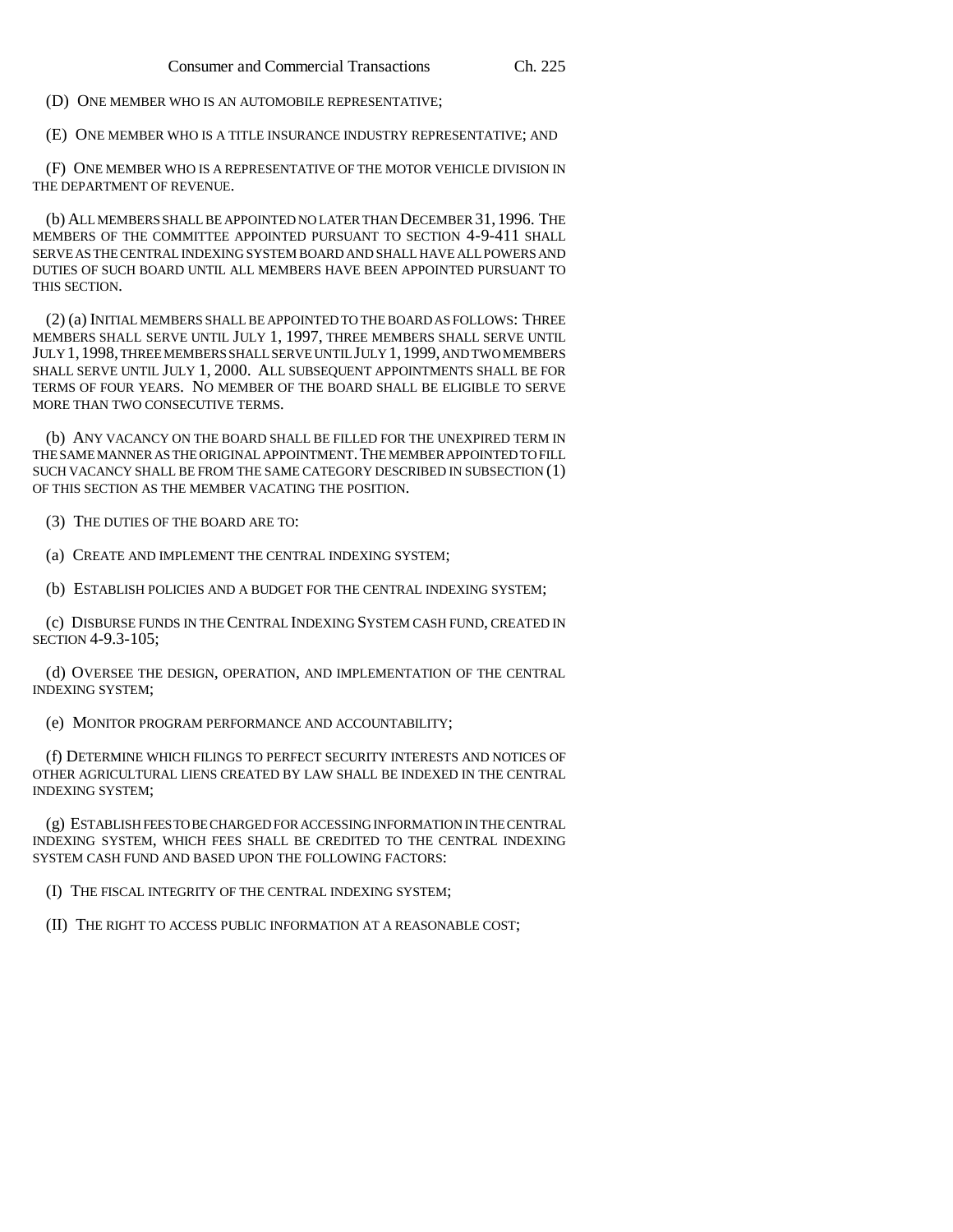(III) THE MARKET VALUE OF CENTRAL INDEXING SYSTEM INFORMATION;

(IV) THE PROPER BALANCE BETWEEN FILING SURCHARGE FEES AND ACCESS FEES;

(V) THE AVAILABILITY OF OTHER FUNDING SOURCES;

(h) SELECT PUBLIC AGENCIES OR PRIVATE FIRMS TO ADMINISTER THE CENTRAL INDEXING SYSTEM;

(i) WORK WITH VARIOUS SALES TAX JURISDICTIONS TO RESOLVE THE CURRENT PROBLEM OF AUTOMOBILE LIEN PERFECTION AND THE COLLECTION OF SALES TAXES;

(j) ESTABLISH FEES FOR THE FILING OF EFFECTIVE FINANCING STATEMENTS AND CONTINUATION STATEMENTS;

(k) ESTABLISH FEES FOR THE FILING OF NOTICES OF AGRICULTURAL LIENS CREATED BY LAW AND PROMULGATE FORMS FOR SUCH FILINGS.

(l) ESTABLISH FEES FOR DISTRIBUTING THE MASTER LIST OR PORTIONS THEREOF TO BUYERS OF FARM PRODUCTS, COMMISSION MERCHANTS, AND SELLING AGENTS, OR FOR PROVIDING SUCH MASTER LIST OR PORTIONS THEREOF TO OTHER INTERESTED PARTIES PURSUANT TO ARTICLE 9.5 OF THIS TITLE IN PHOTOCOPY, MICROFICHE, OR COMPUTER-READABLE FORM. SUCH FEES SHALL NOT EXCEED THE ACTUAL COST OF PROVIDING THE LISTS IN THE FORM REQUESTED.

(4) THE BOARD SHALL NOT HAVE THE AUTHORITY TO ESTABLISH OR AMEND THE FEES FOR FILINGS TO PERFECT SECURITY INTERESTS ESTABLISHED PURSUANT TO SECTION 4-11-102 OR SECTION 24-21-104, C.R.S.

(5) MEMBERS OF THE BOARD SHALL SERVE WITHOUT COMPENSATION, BUT THEIR EXPENSES SHALL BE REIMBURSED FROM THE CENTRAL INDEXING SYSTEM CASH FUND, CREATED IN SECTION 4-9.3-105.

(6) THE BOARD SHALL CHOOSE A CHAIRPERSON AND VICE-CHAIRPERSON FROM AMONG ITS MEMBERS AND MAY ESTABLISH SUCH ORGANIZATIONAL AND PROCEDURAL RULES AS ARE NECESSARY.

(7) SUCH ADMINISTRATIVE, CLERICAL, TECHNICAL, AND LEGAL ASSISTANCE AS THE BOARD MAY REQUIRE SHALL BE PROVIDED BY THE DEPARTMENT OF STATE, SUBJECT TO THE APPROVAL OF THE BOARD.

**4-9.3-104. Central indexing system.** (1) ON THE EARLIEST PRACTICAL DATE, THE BOARD SHALL IMPLEMENT THE CENTRAL INDEXING SYSTEM UNDER THE SUPERVISION OF A DESIGNEE OF SUCH BOARD.

(2) THE INDEXING OF A DOCUMENT PURSUANT TO THIS ARTICLE SHALL NOT CONSTITUTE NOTICE FOR PURPOSES OF SECTION 38-35-109, C.R.S.

**4-9.3-105. Central indexing system cash fund - creation - repeal.** (1) THE SURCHARGE ON FILINGS AND RECORDINGS MADE PURSUANT TO SUBSECTION (3) OF THIS SECTION SHALL FUND THE HARDWARE, SOFTWARE, PROGRAMMING,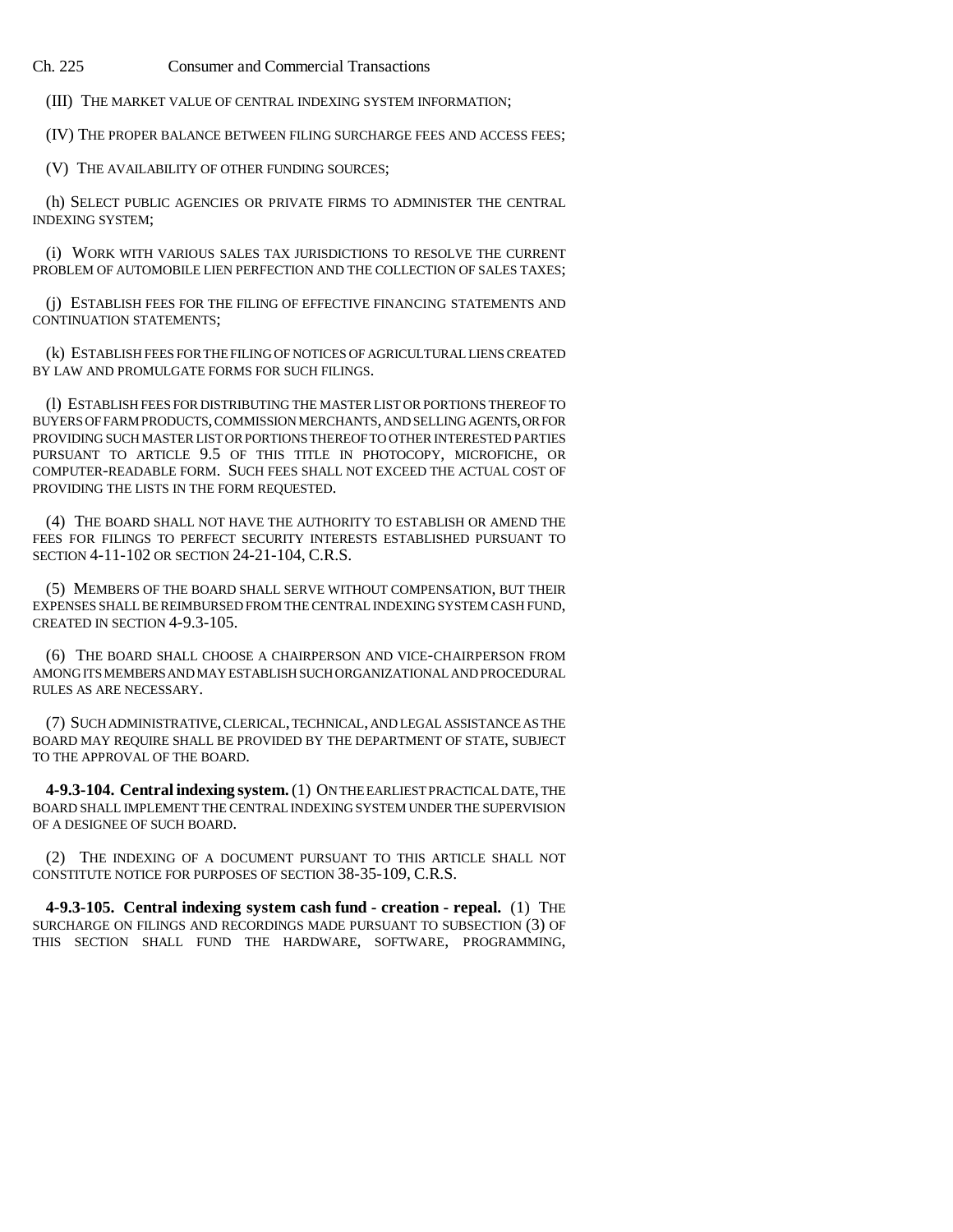MAINTENANCE, AND OTHER RELATED COSTS NEEDED TO ALLOW FOR THE ELECTRONIC FILING AND RETRIEVAL OF LIEN INDEX DATA UNDER THE CENTRAL INDEXING SYSTEM.

(2) THE SURCHARGES COLLECTED BY THE BOARD PURSUANT TO SUBSECTION (3) OF THIS SECTION SHALL BE TRANSMITTED TO THE STATE TREASURER WHO SHALL CREDIT THE SAME TO THE CENTRAL INDEXING SYSTEM CASH FUND, WHICH FUND IS HEREBY CREATED. THE MONEYS IN SUCH FUND SHALL BE SUBJECT TO ANNUAL APPROPRIATION BY THE GENERAL ASSEMBLY TO THE BOARD FOR THE PURPOSES DESCRIBED IN SUBSECTION (1) OF THIS SECTION.

(3) A ONE DOLLAR SURCHARGE SHALL BE IMPOSED ON ANY AND ALL FILINGS AND RECORDINGS MADE WITH THE DIVISION OF COMMERCIAL RECORDINGS IN THE OFFICE OF THE SECRETARY OF STATE OR ANY OFFICE OF A COUNTY CLERK AND RECORDER, REGARDLESS OF THE STATUTE UNDER WHICH THE FILING OR RECORDING IS MADE; EXCEPT THAT SUCH SURCHARGE SHALL NOT BE IMPOSED ON FILINGS AND RECORDINGS FOR WHICH THERE IS NO CHARGE.

(4) THIS SECTION IS REPEALED, EFFECTIVE DECEMBER 31, 2000.

**4-9.3-106. Duties of filing officer.** (1) THE OFFICE OF THE SECRETARY OF STATE OR ANY COUNTY CLERK AND RECORDER RECEIVING A FILING TO PERFECT A SECURITY INTEREST OR AGRICULTURAL LIEN PURSUANT TO ARTICLE 9 OF THIS TITLE SHALL TRANSMIT A COPY OF SUCH FILING, INCLUDING ALL REQUIRED ELEMENTS OF A FINANCING STATEMENT AS STATED IN SECTION 4-9-402 (1), WHETHER RECEIVED ELECTRONICALLY OR BY HARD COPY, TO THE CENTRAL INDEXING SYSTEM IN A TIMELY MANNER.

(2) FOR PURPOSES OF THIS SECTION, "TIMELY MANNER" MEANS THAT:

(a) FILINGS RECEIVED BEFORE NOON ON ANY BUSINESS DAY WILL BE TRANSMITTED TO THE CENTRAL INDEXING SYSTEM NO LATER THAN THE END OF THE FOLLOWING BUSINESS DAY;

(b) FILINGS RECEIVED AFTER NOON WILL BE TRANSMITTED TO THE CENTRAL INDEXING SYSTEM NO LATER THAN THE END OF THE SECOND BUSINESS DAY FOLLOWING THE DAY OF RECEIPT.

(3) THIS SECTION SHALL TAKE EFFECT JULY 1, 1996.

**SECTION 12.** 4-9.5-103 (1), (7) (f), and (7) (j), Colorado Revised Statutes, 1992 Repl. Vol., as amended, are amended to read:

**4-9.5-103. Definitions.** As used in this article, unless the context otherwise requires:

(1) "Board" means the state central filing system board, created in  $\frac{\text{article } 15 \text{ of}}{\text{m}}$ title 35, C.R.S. SECTION 4-9.3-103.

(7) "Effective financing statement" means a statement that:

(f) Remains effective for a period of five years from the date of filing, provided the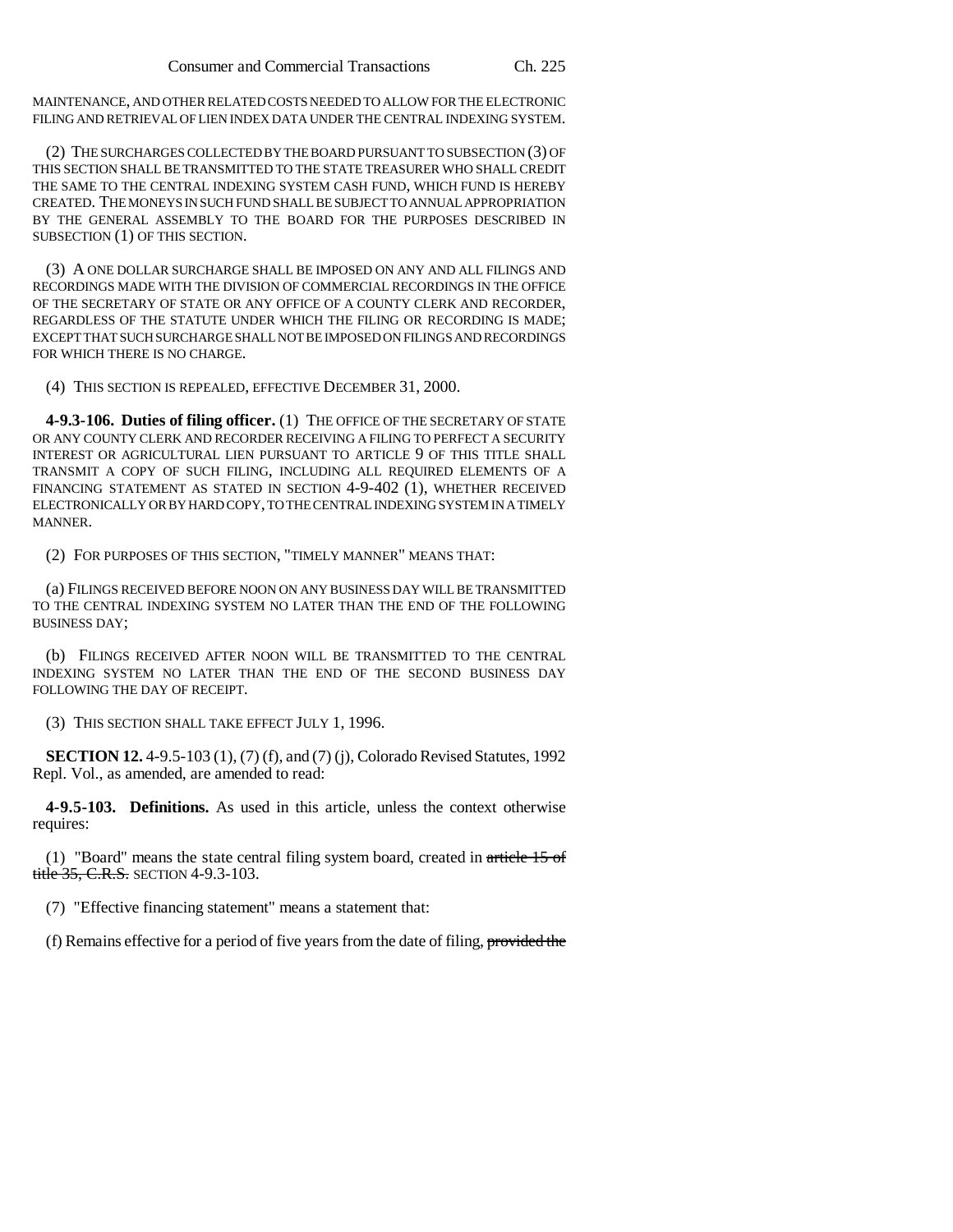annual maintenance fee established pursuant to section  $35-15-105$  (2) (i), C.R.S., is paid each year, subject to extensions for additional periods of five years each by filing a continuation statement within six months before the expiration of the current five-year period as provided in section 4-9.5-106 SUBJECT TO EXTENSIONS FOR ADDITIONAL FIVE-YEAR PERIODS BY FILING A CONTINUATION STATEMENT WITHIN SIX MONTHS BEFORE THE EXPIRATION OF THE CURRENT FIVE-YEAR PERIOD, AS PROVIDED IN SECTION 4-9.5-106;

(j) Is accompanied by the requisite filing fee, established pursuant to section 35-15-105, C.R.S. ARTICLE 9.3 OF THIS TITLE.

**SECTION 13.** 4-9.5-104 (5) (a), Colorado Revised Statutes, 1992 Repl. Vol., as amended, is amended to read:

**4-9.5-104. Central filing system.** (5) (a) The lists as identified pursuant to subsection (3) of this section shall be distributed by the board or its designee and shall reflect all then effective filings, calling attention to new filings, changes, and terminations since the last list, and shall be in writing or printed, microfiche and computer-readable forms. The board or its designees shall determine the frequency with which the lists identified pursuant to subsection (3) of this section shall be distributed. Such lists may be distributed on an annual basis with three quarterly cumulative supplements reflecting all new filings, changes, and terminations since the last list, if it is cost-effective, requested by registered buyers, and permitted by applicable federal law. The board shall also provide for the distribution by the board or its designee of the lists in direct computer access form and establish reasonable charges therefor pursuant to section 35-15-105, C.R.S. ARTICLE 9.3 OF THIS TITLE. The board may also develop other forms in which to distribute lists and establish charges therefor pursuant to section 35-15-105, C.R.S. ARTICLE 9.3 OF THIS TITLE. The distribution shall be made by first-class mail, postage prepaid. A registrant is deemed to be registered only as to those products, counties, and crop years for which the registrant requests a list. If the name of the seller of a farm product is not on a list requested and received by a registrant, the registrant shall have no liability under this article except as to those farm products for which the registrant has received direct notification of the existence of security interests pursuant to section 1324 (e) (1) and (g) (2) (A) of the federal "Food Security Act of 1985". The registrant may rely on the representation of the seller as to the seller's identity, so long as the reliance is in good faith.

**SECTION 14.** 4-9.5-108, Colorado Revised Statutes, 1992 Repl. Vol., as amended, is amended to read:

**4-9.5-108. Filings generally.** (1) The board or its designee or, pursuant to section 4-9.5-104 (1) (a), the county clerk and recorder or the secretary of state shall accept for filing all filings pursuant to this article during regular business hours. The board or its designee or, pursuant to section  $4-9.5-104(1)(a)$ , the county clerk and recorder or the secretary of state shall record the date and hour of the filing of such statements and the board or its designee shall update the master list to reflect such statements. If the board or its designee or, pursuant to section  $4-9.5-104$  (1) (a), the county clerk and recorder or the secretary of state receives the statement in duplicate, one copy of the statement shall be returned to the filing party stamped to show the time of receipt thereof. All filings shall be submitted for filing on forms prescribed by the board.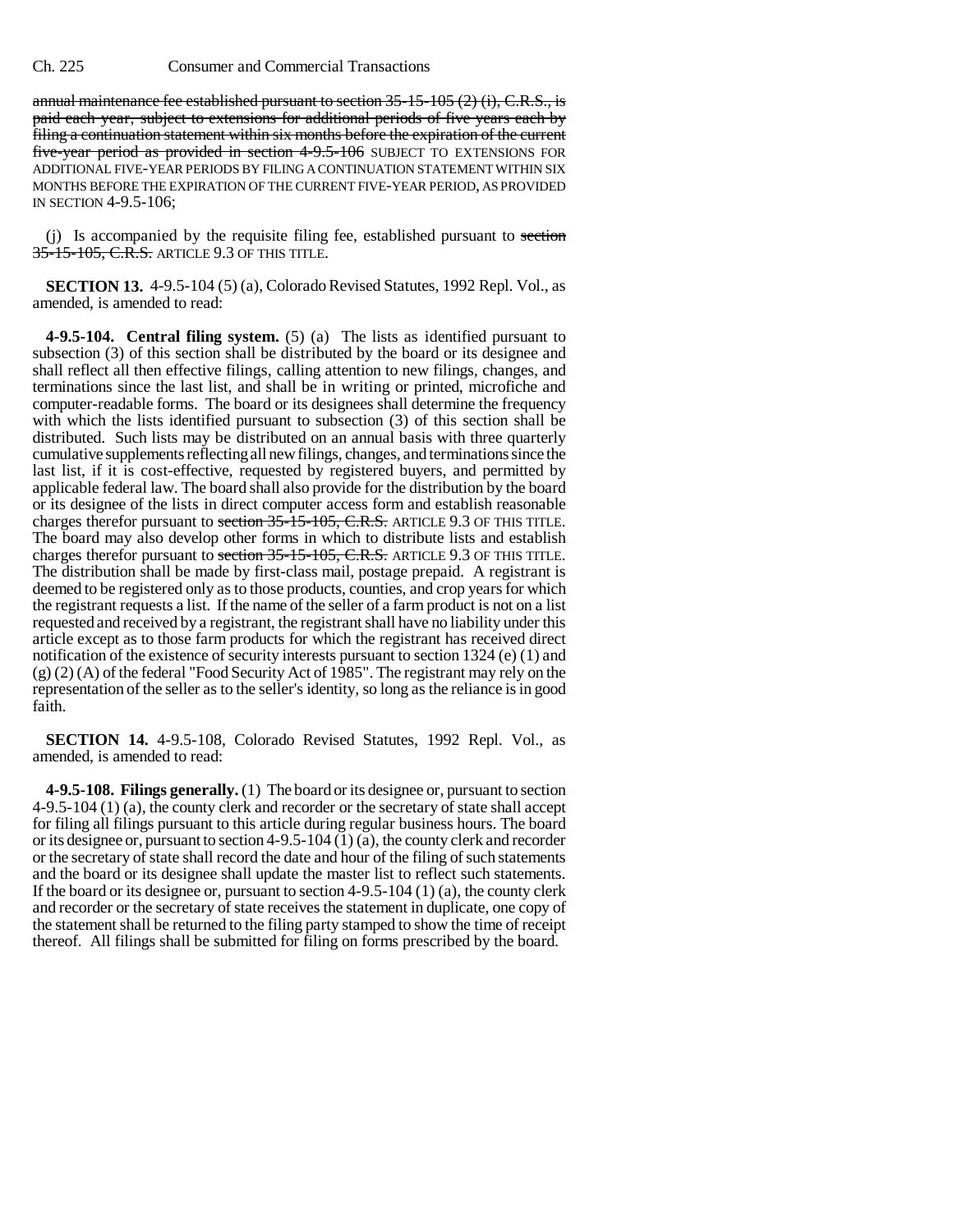(2) A DOCUMENT FILED PURSUANT TO THIS ARTICLE SHALL NOT CONSTITUTE NOTICE FOR PURPOSES OF SECTION 38-35-109, C.R.S.

**SECTION 15.** 4-9.5-110 (1) and (3), Colorado Revised Statutes, 1992 Repl. Vol., are amended to read:

**4-9.5-110. Fees - rules and regulations.** (1) Fees relative to matters in this article are prescribed and to be determined pursuant to section 35-15-105, C.R.S. ARTICLE 9.3 OF THIS TITLE. Any moneys appropriated to the board to implement this central filing system shall be reimbursed from the fees collected and deposited to the board's central filing system fund. The fees shall be determined based on the initial cost and the on-going cost to operate the system, and reimbursement to the general fund shall be made on or before June 30, 1992, so that the implementation of the system will be allocated over a three-year period, which will lessen the impact on the parties. The initial cost and the on-going cost to operate the system shall be calculated on the basis of actual direct costs. The board shall design the system so that the initial costs and the on-going cost to operate shall be minimized consistent with the quality of the system contemplated by the general assembly in this article.

(3) The board may contract with one or more public or private parties to perform some or all of its duties under this article; as permitted by article 15 of title 35, C.R.S., and other applicable laws; except that the board may not delegate the power to make rules or regulations, conduct public hearings, prescribe forms, and establish services and fees therefor.

**SECTION 16.** 4-9.5-113, Colorado Revised Statutes, 1992 Repl. Vol., as amended, is repealed as follows:

### **4-9.5-113. Repeal of article.** This article is repealed, effective July 1, 1996.

**SECTION 17.** 4-10-206 (4), Colorado Revised Statutes, 1992 Repl. Vol., is amended to read:

**4-10-206. Required refilings.** (4) With regard to statements permitted by this part 2 to be filed in accordance with this subsection (4), a financing statement may be filed within six months before the perfection of a security interest would otherwise lapse. Any such financing statement shall be signed by either the debtor or the secured party. It shall identify the security agreement, statement, or notice (however denominated in any statute or other law repealed or modified by the 1978 amendments), state the office where and the date when the last filing, refiling, or recording, if any, was made with respect thereto, and the filing number, if any, or book and page, if any, of recording and further state that the security agreement, statement, or notice, however denominated, in another filing office under the 1966 code or under any statute or other law repealed or modified by the 1978 amendments is still effective. Sections 4-9-103 and 4-9-401 determine the proper place to file such a financing statement. Except as specified in this subsection (4), the provisions of section 4-9-403 (3) for continuation statements apply to such a financing statement.

**SECTION 18.** 4-11-102, Colorado Revised Statutes, 1992 Repl. Vol., is amended to read: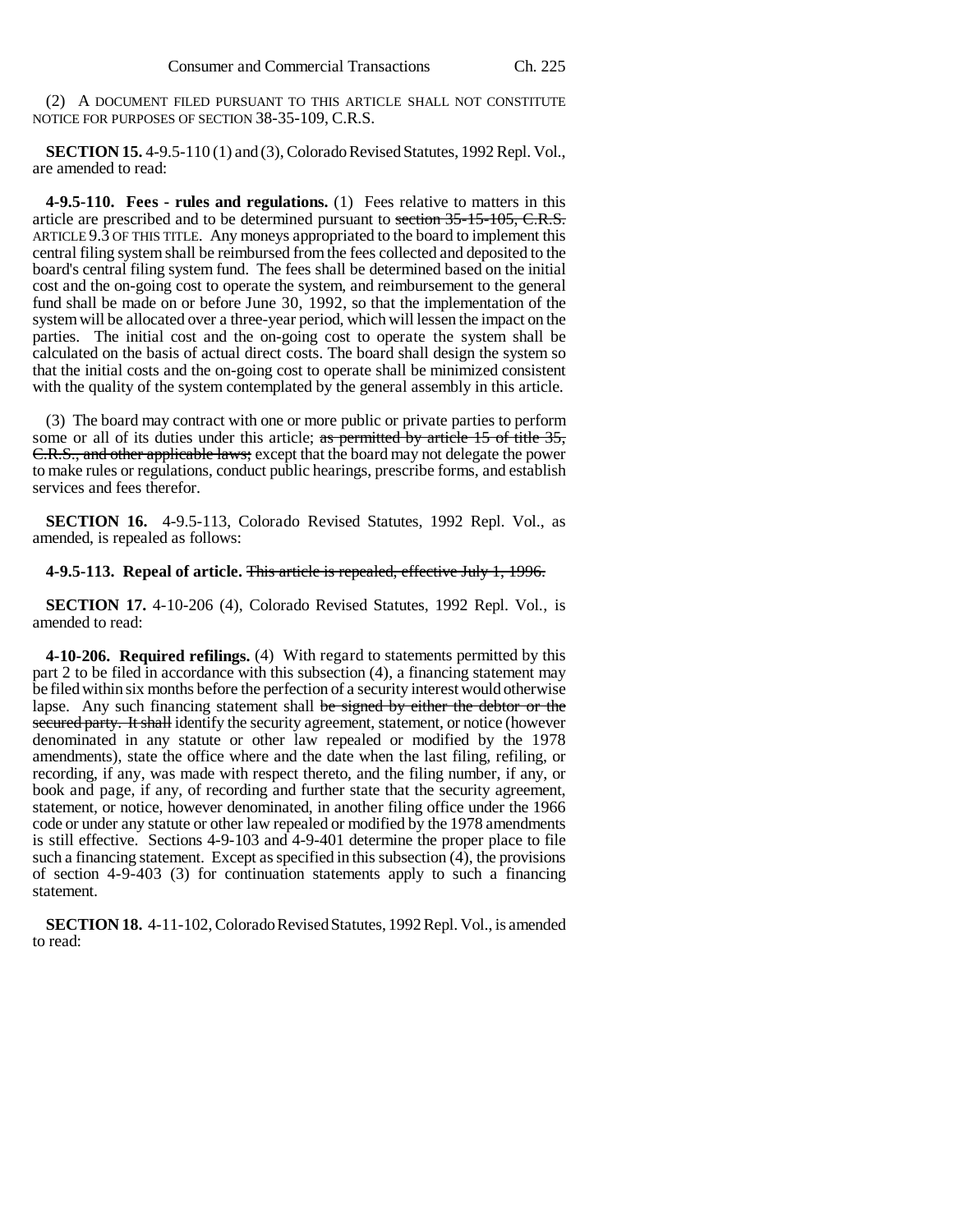**4-11-102. Fees for filing, indexing, and furnishing data pursuant to sections 4-9-403 to 4-9-408 and article 9.3 of this title.** (1) The filing officer shall charge a uniform fee in accordance with the following schedule:

(a) For filing, indexing, and furnishing filing data for an original  $\sigma r$  a continuation financing statement, pursuant to section 4-9-403: Ten dollars. FIFTEEN DOLLARS.

 $(a.5)$  (I) For filing on or before A CONTINUATION STATEMENT BETWEEN JULY 1, 1996, AND December 31, 1997: FIVE DOLLARS.

(II) FOR FILING, INDEXING, AND FURNISHING FILING DATA FOR A CONTINUATION STATEMENT, EXCEPT BETWEEN JULY 1, 1996, AND DECEMBER 31, 1997: FIFTEEN DOLLARS.

(b) For filing and indexing a separate written statement of assignment pursuant to section 4-9-404 (1):  $\overline{\text{Ten dollars}}$ . FIFTEEN DOLLARS.

(c) For filing and indexing a termination statement pursuant to section 4-9-404 (2): Ten dollars. FIFTEEN DOLLARS.

(d) For filing, indexing, and furnishing filing data for a financing statement indicating an assignment of a security interest in the collateral described in the statement, pursuant to section 4-9-405 (1): Ten dollars. FIFTEEN DOLLARS.

(e) For filing, indexing, and furnishing filing data for a separate written statement of assignment, pursuant to section 4-9-405 (2): Ten dollars. FIFTEEN DOLLARS.

(f) For filing and noting a signed statement releasing all or a part of any collateral described in a filed financing statement, pursuant to section 4-9-406: Ten dollars. FIFTEEN DOLLARS.

(g) (I) For issuance of a certificate, pursuant to section 4-9-407 (2): Five dollars for the first year searched, plus two dollars for each additional year searched.

(II) For furnishing a copy of any filed financing statement or other statement, pursuant to section 4-9-407 (2): One dollar twenty-five cents per page, plus fifty cents ONE DOLLAR for certifying such copy and affixing the seal thereto.

(h) (Deleted by amendment, L. 91, p. 707, 1, effective July 1, 1991.)

(2) When the filing officer is the secretary of state, the fee schedule in subsection (1) shall not apply, and the fees to be charged shall be determined and collected pursuant to section 24-21-104 (3), C.R.S.

**SECTION 19.** 24-21-104 (3) (b), Colorado Revised Statutes, 1988 Repl. Vol., is amended, and the said 24-21-104 (3), as amended, is further amended BY THE ADDITION OF THE FOLLOWING NEW PARAGRAPHS, to read:

**24-21-104. Fees of secretary of state.** (3) (b) The department of state shall adjust its fees, EXCEPT FEES CHARGED PURSUANT TO SECTION 4-11-102, C.R.S., every two years so that the revenue generated from said fees approximates its direct and indirect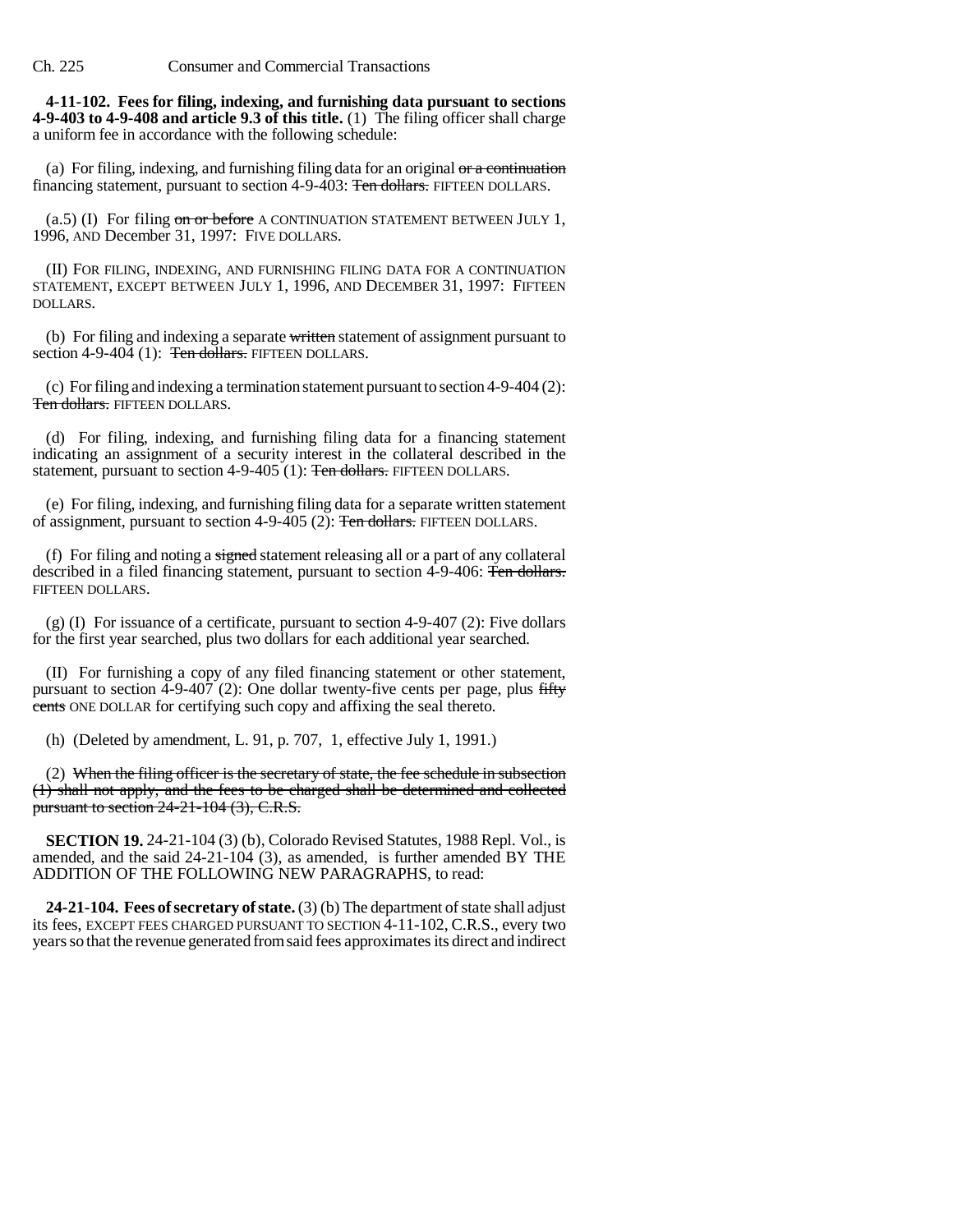costs. Such fees shall remain in effect for the two subsequent fiscal years following the adjustment. All fees collected by said department shall be transmitted to the state treasurer, EXCEPT MONEYS COLLECTED PURSUANT TO SUBPARAGRAPH (II) OF PARAGRAPH (f) OF THIS SUBSECTION (3), who shall credit the same to the department of state cash fund, which fund is hereby created. All moneys credited to the department of state cash fund shall be used as provided in this section and shall not be deposited in or transferred to the general fund of this state or any other fund. The moneys credited to the department of state cash fund shall be available for appropriation by the general assembly to the department of state in the general appropriation bill or pursuant to section 24-9-105 (2).

(f) WITH RESPECT TO THE MONEYS COLLECTED BY THE OFFICE OF THE SECRETARY OF STATE PURSUANT TO SECTION  $4-11-102(1)(a)$ ,  $(1)(a.5)(II)$ ,  $(1)(b)$ ,  $(1)(c)$ ,  $(1)$  $(d)$ ,  $(1)$   $(e)$ ,  $AND$   $(1)$   $(f)$ ,  $C.R.S.:$ 

(I) TWELVE OF EVERY FIFTEEN DOLLARS SHALL BE TRANSFERRED TO THE STATE TREASURER AND CREDITED TO THE DEPARTMENT OF STATE CASH FUND, PURSUANT TO THIS SUBSECTION (3);

(II) THREE OF EVERY FIFTEEN DOLLARS SHALL BE TRANSFERRED TO THE CENTRAL INDEXING SYSTEM CASH FUND, CREATED IN SECTION 4-9.3-105,C.R.S. SUCH MONEYS SHALL BE SEPARATELY ACCOUNTED FOR WITHIN SUCH FUND AND USED FOR REVENUE SHARING PURPOSES WITH THE COUNTIES OF THIS STATE, AS DETERMINED BY THE CENTRAL INDEXING SYSTEM BOARD.

(g) ALL MONEYS COLLECTED BY THE OFFICE OF THE SECRETARY OF STATE PURSUANT TO SECTION 4-11-102 (1)(a.5) (I), C.R.S., SHALL BE TRANSFERRED TO THE STATE TREASURER AND CREDITED TO THE DEPARTMENT OF STATE CASH FUND PURSUANT TO THIS SUBSECTION (3).

(h) NOTWITHSTANDING ANY PROVISION OF LAW TO THE CONTRARY, THE DEPARTMENT OF STATE SHALL CHARGE A UNIFORM FEE IN ACCORDANCE WITH THE SCHEDULE ESTABLISHED IN SECTION 4-11-102, C.R.S., FOR FILINGS AND INDEXING MADE PURSUANT TO SECTIONS 4-9-403 TO 4-9-408, C.R.S.

**SECTION 20. Appropriation.** (1) (a) In addition to any other appropriation, there is hereby appropriated, out of any

moneys in the central indexing system cash fund not otherwise appropriated, to the department of state, for the fiscal year beginning July 1, 1995, the sum of one million nine hundred fifteen thousand five hundred eighty-four dollars (\$1,915,584), or so much thereof as may be necessary, for the implementation of this act.

(b) Paragraph (a) of this subsection (1) shall apply only if the central indexing system board contracts for the purpose of implementing the central indexing system, pursuant to sections 4-9.3-103 and 4-9.3-104, Colorado Revised Statutes.

(2) The moneys appropriated pursuant to paragraph (a) of subsection (1) of this section shall be appropriated as follows:

(a) To the department of state, for the fiscal year beginning July 1, 1995, the sum of eight hundred two thousand eight hundred eighty-nine dollars (\$802,889), or so